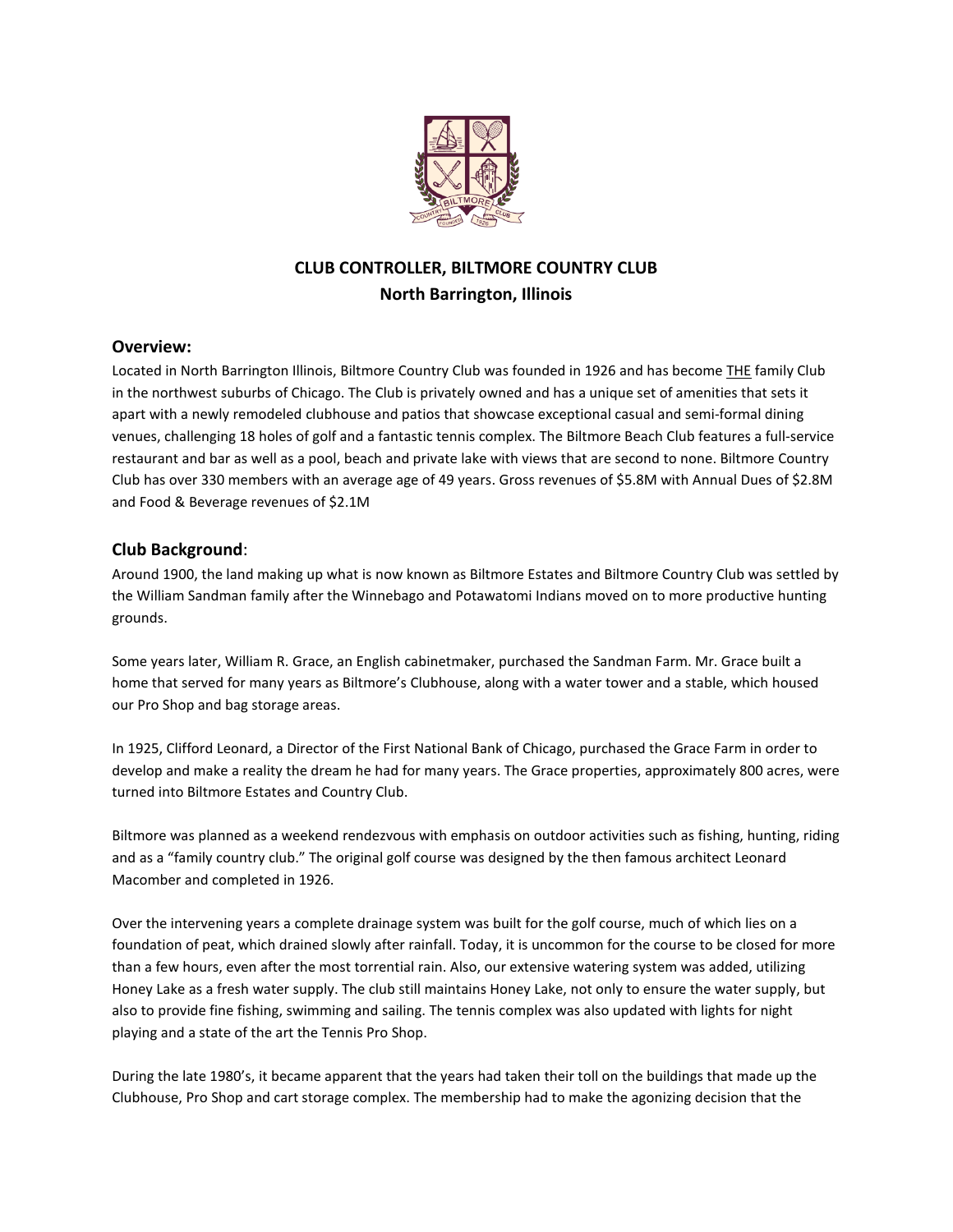buildings, with their long history, memories and traditions, had to be replaced. While construction of the new buildings went on, the Members continued to use the old facilities. In June of 1992, the new Clubhouse and facilities were fully operational.

Through feedback received our Annual Survey, the areas that members wished to see improved included the Cabana and Tennis Shop. The Membership voted to build these two brand new buildings and in the summer of 2010 the Club welcomed a new Beach Club featuring full locker rooms, indoor and outdoor dining with a fullservice menu, an outdoor bar and more. The Tennis Shop now features tennis apparel, equipment, refreshments, restrooms and a dining patio.

Over 85 years ago, Clifford Leonard dreamed of and created "The Family Country Club." Through many years of change, the membership of Biltmore continues to maintain those ideals.

# **JOB DESCRIPTION**

**JOB TITLE:**

Club Controller

# **DEPARTMENT:**

Accounting

#### **REPORTS TO:**

Club Treasurer and Finance Committee, Club Manager

# **POSITIOIN TYPE:**

Exempt Full-Time

# **SUMMARY OF POSITION:**

Directs and oversees all accounting functions, information technology and some human resource responsibilities; includes the development and maintenance of policies to control and coordinate accounting including payroll, treasury management, membership billing, risk management, IT, budgets, taxes and relative records.

#### **WORKING RELATIONSHIP:**

Works closely with the Club Manager, Clubhouse Manager, Accounting Assistants, All Departments Heads including; Catering and Special Events Coordinator, Executive Chef, Racquets Professional, Golf Professional, Grounds Superintendent, Aquatics Professional and Seasonal Beach Club Managers. Also works with Club Treasurer, Board of Directors and Finance Committee.

#### **DIMENSIONS OF POSITION:**

#### **EDUCATIONAL AND WORK EXPERIENCE**:

- Bachelors Degree, Accounting
- Certified Hospitality Accountant (CHAE), preferred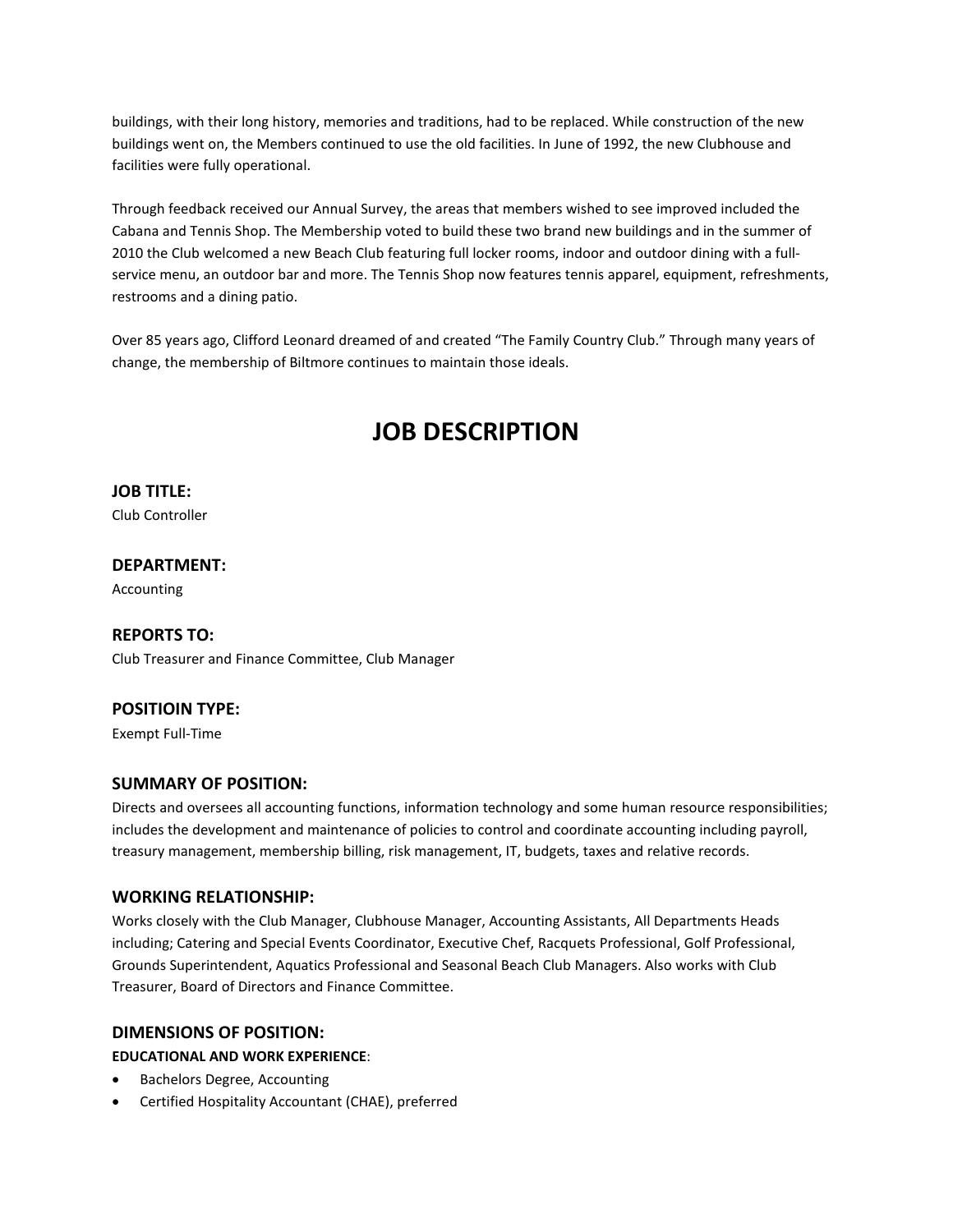- 3-5 years prior club accountant experience, preferred
- Experience with Clubessential G/L and A/P, Paylocity, or similar accounting software preferred.

**PERSONALITY / WORK TRAITS**: Superior leadership and management skills, excellence in written and verbal communication, proficient in Microsoft Word and extremely savvy with Excel, even tempered, trouble shooter, problem solving skills, attention to detail, professional work ethic, honesty and integrity.

#### **SPECIAL REQUIREMENTS:**

- Must work well with others as a team and help co-workers when needed.
- Must be courteous and tactful at all times
- Must be able to supervise and direct staff
- Periodically work overtime and/or weekends

# **DIRECTLY SUPERVISES:**

Oversee one full-time accounting assistant and one part-time assistant.

# **JOB DUTIES AND RESPONSIBILITIES:**

- Be familiar and follow Club's policies and procedures that are relevant to your specific position or as a general employee of the Club, as outlined in the Employee Handbook, Training Manuals, and Written Standards of Performance
- Monthly financial statement preparation including capital spending tracking, cash flow statement and variance reporting, prepares monthly trial balance and bank reconciliations, advises management team members of their budget variances in a timely manner to allow time for corrective action
- Lead annual budget preparation with Club Manager and department heads
- Ensures that all business licenses, liquor licenses, certificates of operation, and other licenses/permits are current and properly maintained.
- Bi-weekly payroll processing
- Coordinate benefit programs including health, dental, life, 401k
- Inventory review and controls with department heads; occasional inventory participation
- Internal control evaluation
- Audit preparation and verification, works with external auditors to assure procedures are consistent with club policies and to maintain proper controls
- Maintains filing deadlines for all taxing authorities, including property taxes, and ensures tax returns are filed accordingly
- Verifies that all insurance records for club property are properly maintained.
- Assists in educating department heads on the financial aspects of their departments including budget comprehension, forecasting and variance controls as needed
- Attends Finance Committee meetings and other meetings as required
- Compiles, approves and maintains credit application for vendors
- Monitors collection of past due accounts, advises Club Manager and Board of Directors when difficult situations arise
- Performs periodic forecasts and ad hoc reporting as needed
- Monitor cash flow; in charge of procedures governing bank deposits, cash banks, and policies pertaining to payroll
- Supervises the programming of Club's Clubessential accounting software and related IT software, as well as service requirements; also troubleshoots phone, internet and POS systems
- Checks club accounts to see the entries are posted correctly; analyze and interpret financial data and recommend changes necessary to improve operational and financial performance